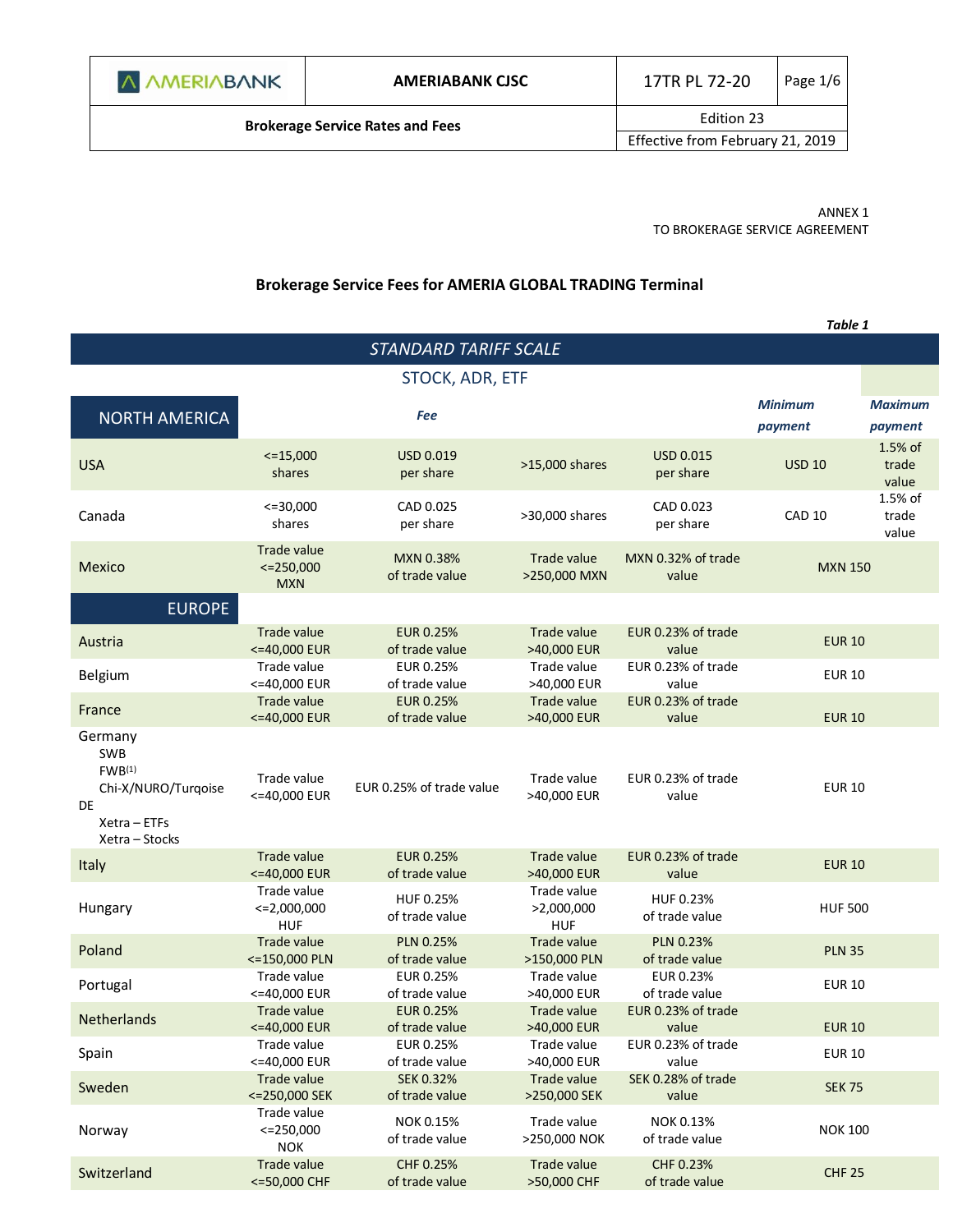| A AMERIABANK                            | <b>AMERIABANK CISC</b>           | 17TR PL 72-20 | Page 2/6 |
|-----------------------------------------|----------------------------------|---------------|----------|
| <b>Brokerage Service Rates and Fees</b> | Edition 23                       |               |          |
|                                         | Effective from February 21, 2019 |               |          |
|                                         |                                  |               |          |

| Great Britain <sup>(2)</sup>           | Trade value<br><=50,000 GBP                   | GBP 0.15%<br>of trade value | Trade value<br>>50,000 GBP    | GBP 0.125%<br>of trade value | <b>GBP 15</b>   |
|----------------------------------------|-----------------------------------------------|-----------------------------|-------------------------------|------------------------------|-----------------|
| <b>LSE International Order</b><br>Book | Trade value<br>$<=60,000$ USD                 | 0.15%<br>of trade value     | Trade value<br>>60,000 USD    | 0.12%<br>of trade value      | <b>USD 10</b>   |
| <b>ASIA</b>                            |                                               |                             |                               |                              |                 |
| Australia                              | Trade value<br><=30,000 AUD                   | AUD 0.23%<br>of trade value | Trade value<br>>30,000 AUD    | AUD 0.2% of trade<br>value   | <b>AUD 15</b>   |
| Hong Kong                              | Trade value<br><=55,000 HKD                   | HKD 0.25%<br>of trade value | Trade value<br>>55,000 HKD    | HKD 0.23% of trade<br>value  | <b>HKD 75</b>   |
| Japan                                  | Trade value<br>$\leq$ 2,500,000<br><b>JPY</b> | JPY 0.23%<br>of trade value | Trade value<br>>2,500,000 JPY | JPY 0.2% of trade<br>value   | <b>JPY 1125</b> |

Amounts specified in *Table 1 include exchange and regulatory fees.* 

*Trade value here means sale/purchase price multiplied by quantity.*

 *In case of margin call by trade systems fees are charged in accordance with the fees of Ameriabank's partners. (1) Plus specialist fees*

*(2) Plus 0.5% UK stamp taxes*

|                                                                                                                                                                 |                      |                                                                                            |                    | Table 2                                                                                                        |  |  |
|-----------------------------------------------------------------------------------------------------------------------------------------------------------------|----------------------|--------------------------------------------------------------------------------------------|--------------------|----------------------------------------------------------------------------------------------------------------|--|--|
| <b>FUTURES AND FUTURES OPTIONS</b>                                                                                                                              |                      |                                                                                            |                    |                                                                                                                |  |  |
| <b>NORTH AMERICA</b>                                                                                                                                            |                      | Fee (per contract)                                                                         |                    |                                                                                                                |  |  |
| <b>USA</b>                                                                                                                                                      | $\leq$ 20 contracts  | <b>USD 10</b>                                                                              | $>20$<br>contracts | USD <sub>8</sub>                                                                                               |  |  |
| Canada                                                                                                                                                          | $\leq$ 20 contracts  | CAD <sub>13</sub>                                                                          | $>20$<br>contracts | <b>CAD 10</b>                                                                                                  |  |  |
| <b>EUROPE</b>                                                                                                                                                   |                      |                                                                                            |                    |                                                                                                                |  |  |
| Belgium, France, Germany, Italy,<br>Netherlands, Spain                                                                                                          | <= 15 contracts      | <b>EUR 13</b>                                                                              | $>15$<br>contracts | <b>EUR 10</b>                                                                                                  |  |  |
| Switzerland                                                                                                                                                     | $\le$ 15 contracts   | <b>CHF 19</b>                                                                              | $>15$<br>contracts | <b>CHF 15</b>                                                                                                  |  |  |
| United Kingdom<br>LIFFE Coffee and Sugar<br>Intercontinental Exchange<br>Single Stock Futures (USD)<br>Single Stock Futures (EUR)<br>Single Stock Futures (CHF) | $<=15$ contracts     | GBP 9<br><b>USD 10</b><br><b>USD 10</b><br><b>USD 10</b><br><b>EUR 13</b><br><b>CHF 19</b> | $>15$<br>contracts | GBP <sub>6</sub><br>USD <sub>8</sub><br>USD <sub>8</sub><br>USD <sub>8</sub><br><b>EUR 10</b><br><b>CHF 15</b> |  |  |
| <b>ASIA</b>                                                                                                                                                     |                      |                                                                                            |                    |                                                                                                                |  |  |
| Australia                                                                                                                                                       | $\leq$ =10 contracts | <b>AUD 15</b>                                                                              | $>10$<br>contracts | <b>AUD 13</b>                                                                                                  |  |  |
| Hong Kong                                                                                                                                                       | $\le$ =10 contracts  | <b>HKD 125</b>                                                                             | $>10$<br>contracts | <b>HKD 113</b>                                                                                                 |  |  |
| Japan                                                                                                                                                           | $<=$ 10 contracts    | JPY 1250                                                                                   | $>10$<br>contracts | JPY 1250                                                                                                       |  |  |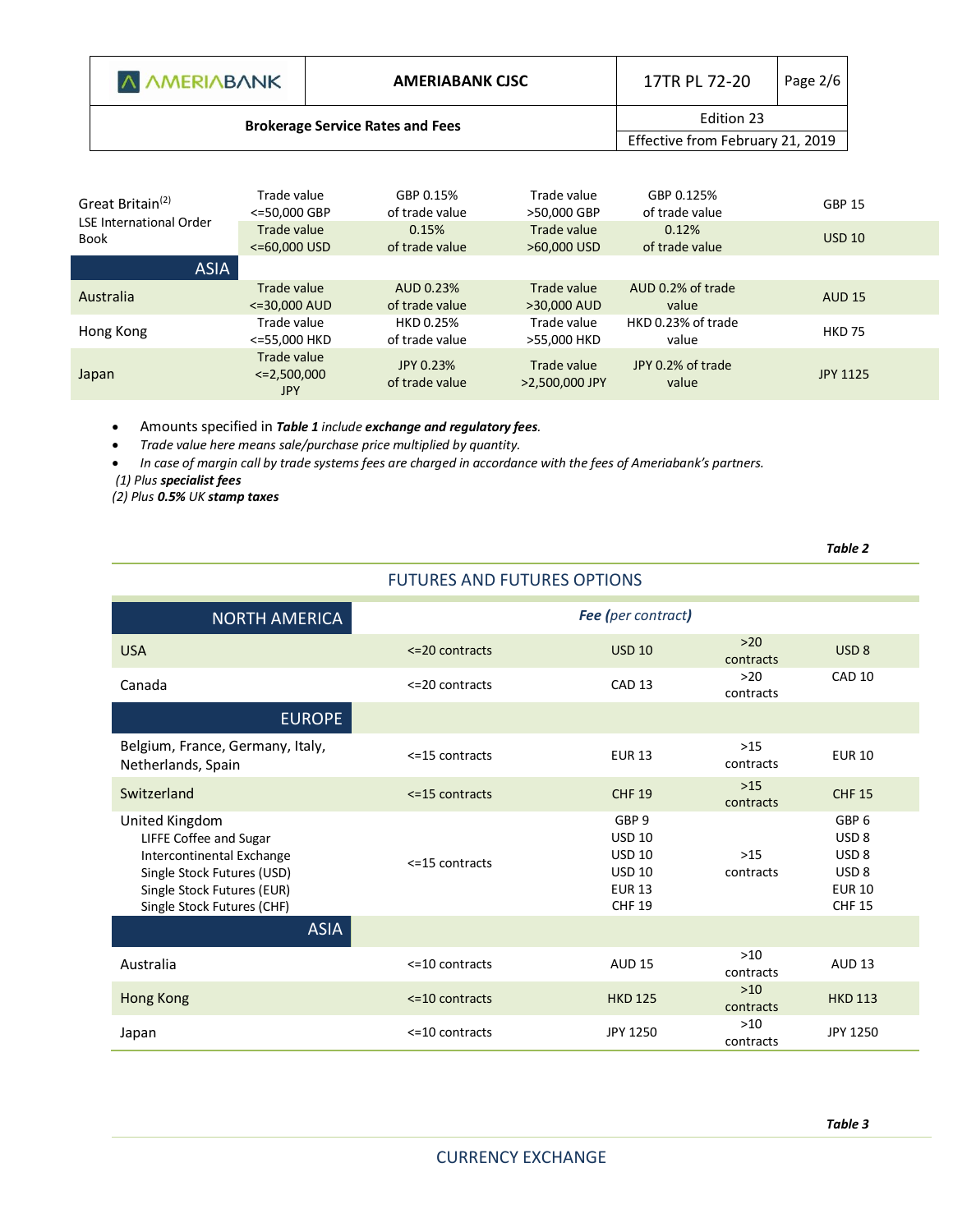| A AMERIABANK |  |  |  |  |
|--------------|--|--|--|--|
|--------------|--|--|--|--|

**Brokerage Service Rates and Fees Edition 23** 

Effective from February 21, 2019

| <b>FOREX</b> | <b>Trade value</b>                                                                                                                                                               | <b>Fee</b>                                                                                                                       | <b>Minimum payment</b>                                                                       |
|--------------|----------------------------------------------------------------------------------------------------------------------------------------------------------------------------------|----------------------------------------------------------------------------------------------------------------------------------|----------------------------------------------------------------------------------------------|
|              | Trade value <= 1,000,000,000 USD<br>Trade value 1,000,000,001 USD-2,000,000,000<br>USD.<br>Trade value 2,000,000,001 USD-5,000,000,000<br>USD.<br>Trade value >5,000,000,000 USD | 0.5 bp $^{(1)}$ x trade value<br>0.375 bp $^{(1)}$ x trade value<br>0.25 bp $^{(1)}$ x trade value<br>0.2 bp $(1)$ x trade value | $USD 5^{(2)(3)}$<br>USD 3.75 $(2)(3)$<br>USD $3.125^{(2)(3)}$<br>$USD$ 2.5 <sup>(2)(3)</sup> |

#### *(1) 1 bp (basis point) = 0.0001.*

*(2) Minimum payment amount is charged in US dollars.* 

*(3) Minimum fee for "add liquidity" orders is USD 2 irrespective of trade value.* 

*(4) Amounts include exchange and regulatory fees.* 

OPTIONS NORTH AMERICA *Fee (per contract)* USA <=25 contracts USD 9 >25 contracts USD 8 Canada <=25 contracts CAD 10 >25 contracts CAD 9 Mexico <=25 contracts MXN 140 >25 contracts MXN 110 EUROPE Belgium <=20 contracts EUR 11 >20 contracts EUR 10 France **EUR 10**  $\le$  20 contracts EUR 11  $\ge$  20 contracts EUR 10 Germany <=20 contracts EUR 11 >20 contracts EUR 10 Italy <=20 contracts EUR 11 >20 contracts EUR 10 Netherlands <=20 contracts EUR 11 >20 contracts EUR 10 Spain et al. 20 contracts (Spain et al., 20 contracts et al., 20 contracts et al., 20 contracts et al., 20 contracts et al., 20 contracts et al., 20 contracts et al., 20 contracts et al., 20 contracts et al., 20 contracts Sweden <=20 contracts SEK 88 >20 contracts SEK 68 Switzerland **Example 20 contracts** CHF 11  $\leq$  20 contracts CHF 9 United Kingdom **68P 7**  $\leq$  25 contracts GBP 8  $\geq$  25 contracts GBP 7 ASIA Australia and Australia and AUD 9 <=20 contracts AUD 10 >20 contracts AUD 9 Hong Kong <=25 contracts HKD 100 >25 contracts HKD 90 Japan <=25 contracts JPY 810 >25 contracts JPY 750

*Table 5*

*Table 4*

|            | "BULKY" TARIFF SCALE |                                                                      |         |                  |                                           |                  |                                           |
|------------|----------------------|----------------------------------------------------------------------|---------|------------------|-------------------------------------------|------------------|-------------------------------------------|
|            |                      | Futures and futures options <sup>(1)</sup><br><b>STOCK, ADR, ETF</b> |         |                  |                                           |                  | Options <sup>(1)</sup>                    |
| Currency   | Per share            | <b>Minimum</b>                                                       | Maximum | Per contract     | <b>Minimum</b><br>monthly<br>volume $(2)$ | Per contract     | <b>Minimum</b><br>monthly<br>volume $(2)$ |
| <b>USD</b> | <b>USD 0.012</b>     | <b>USD 25</b>                                                        | 3%      | USD <sub>7</sub> | 200 contracts                             | USD <sub>5</sub> | 200 contracts                             |
| <b>CAD</b> | CAD 0.018            | CAD <sub>30</sub>                                                    | 3%      | CAD <sub>9</sub> | 200 contracts                             | CAD <sub>7</sub> | 250 contracts                             |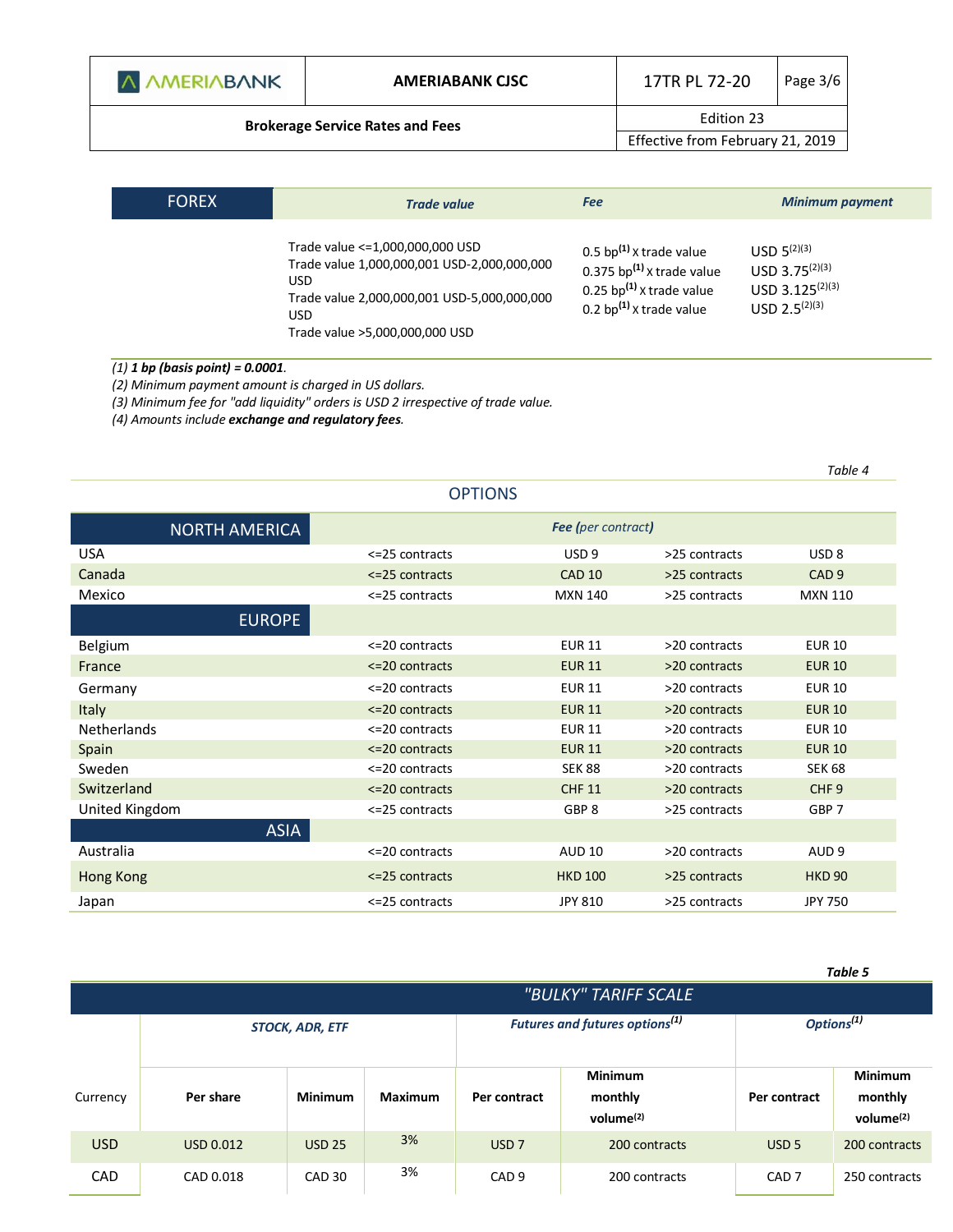| A AMERIABANK                            | <b>AMERIABANK CJSC</b>           | 17TR PL 72-20 | Page 4/6 |
|-----------------------------------------|----------------------------------|---------------|----------|
| <b>Brokerage Service Rates and Fees</b> | Edition 23                       |               |          |
|                                         | Effective from February 21, 2019 |               |          |

| <b>EUR</b> | N/A | N/A | N/A | EUR <sub>9</sub> | 250 contracts | EUR <sub>8</sub> | 200 contracts |
|------------|-----|-----|-----|------------------|---------------|------------------|---------------|
| <b>CHF</b> | N/A | N/A | N/A | <b>CHF 13</b>    | 250 contracts | CHF <sub>8</sub> | 200 contracts |
| <b>GBP</b> | N/A | N/A | N/A | GBP 7            | 250 contracts | GBP <sub>8</sub> | 200 contracts |
| <b>AUD</b> | N/A | N/A | N/A | <b>AUD 10</b>    | 200 contracts | AUD <sub>7</sub> | 200 contracts |
| <b>HKD</b> | N/A | N/A | N/A | <b>HKD 88</b>    | 200 contracts | <b>HKD 65</b>    | 250 contracts |
| JPY        | N/A | N/A | N/A | JPY 900          | 200 contracts | JPY 700          | 250 contracts |

*(1) If minimum monthly volume of transactions is not ensured, Standard tariff scale is applied.*

*(2) If total number of futures and options transactions is equal to the lowest of minimum monthly volumes, "BULKY" tariff scale should be applied.*

Rates and fees for online market data and news are available in the Account Management software application which is available both at the Ameriabank's official website and in Ameria Global Trading system. To get access, you should become a user with your personal user name and password.

MARKET DATA ONLINE NEWS

## TRADING TERMS AND CONDITIONS\*

| Brokerage account opening                                 |                                                             | Free                               |
|-----------------------------------------------------------|-------------------------------------------------------------|------------------------------------|
| Deposit / withdrawal                                      |                                                             | Free                               |
| Issuance of Secure Code Card                              |                                                             | Free                               |
| Reissuance of Secure Code<br>Card                         | In case of card loss, damage or disclosure to third parties | AMD 2,000                          |
| Minimum deposit for trading<br>platform with forex access | For residents                                               | USD equivalent of<br>AMD 5,000,000 |
|                                                           | For non-residents                                           | USD equivalent of<br>AMD 2,500,000 |
| Monthly service fee for trading<br>platform**             | Ameria Global Trading                                       | USD <sub>1</sub>                   |

*\*You will not be able to open new positions, if there is less than 2000 USD on your Ameria Global Trading account. \*\*Chargeable if the client has not performed at least one transaction in a month.* 

*Table 6*

*Table 7*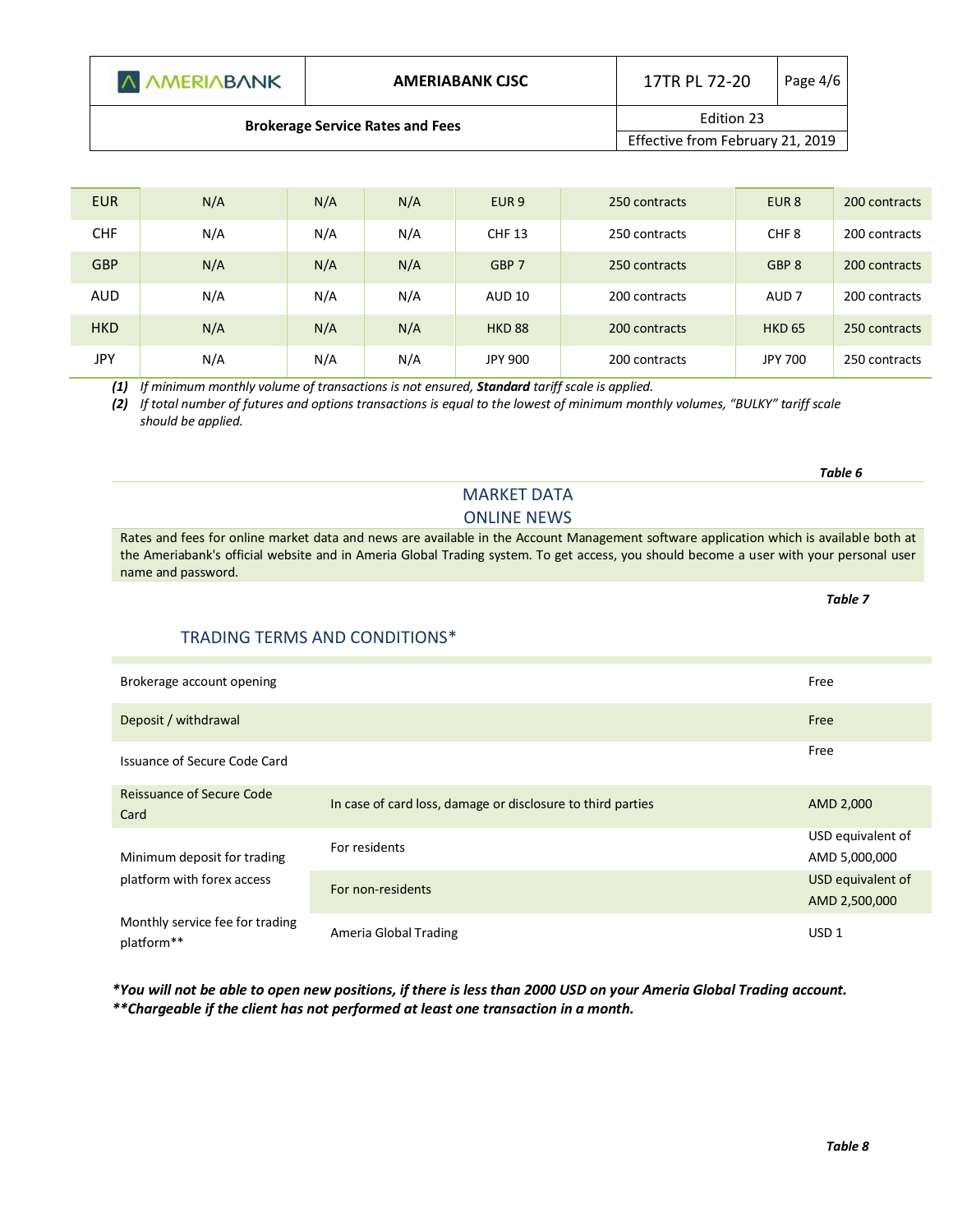**Brokerage Service Rates and Fees Edition 23** 

Effective from February 21, 2019

## INTEREST RATES PER CURRENCY FOR MARGIN TRADE

| Currency   | Tier 1        | Tier 2        | Tier 3                          | <b>Below Tier 1</b> | <b>Between Tier 1</b><br>& Tier 2 | Between Tier 2 & Tier 3 |
|------------|---------------|---------------|---------------------------------|---------------------|-----------------------------------|-------------------------|
| <b>USD</b> | 100,000       | 1,000,000     | 3,000,000                       | BM+2.5%             | <b>BM+2%</b>                      | BM+1.5%                 |
| <b>AUD</b> | 140,000       | 1,400,000     |                                 | BM+2.5%             | BM+2%                             | BM+1.5%                 |
| CAD        | 140,000       | 1,400,000     |                                 | BM+2.5%             | $BM+2%$                           | BM+1.5%                 |
| <b>CHF</b> | 100,000       | 1,000,000     |                                 | BM+2.5%             | <b>BM+2%</b>                      | BM+1.5%                 |
| CNY/CNH    | 625,000       | 6,250,000     | 125,000,000                     | <b>BM+6%</b>        | BM+6%                             | $BM+6%$                 |
| <b>CZK</b> | 400,000,000   |               |                                 | <b>BM+4%</b>        | <b>BM+4%</b>                      | <b>BM+4%</b>            |
| <b>DKK</b> | 120,000,000   |               |                                 | $BM+4%$             | <b>BM+4%</b>                      | $BM+4%$                 |
| <b>EUR</b> | 100,000       | 1,000,000     | 150,000,000                     | BM+2.5%             | BM+2%                             | BM+1.5%                 |
| <b>GBP</b> | 80,000        | 800,000       | 160,000,000                     | BM+2.5%             | <b>BM+2%</b>                      | BM+1.5%                 |
| <b>HKD</b> | 780,000       | 7,800,000     | 780,000,000                     | BM+3.5%             | BM+3%                             | BM+2.5%                 |
| <b>HUF</b> | 4,500,000,000 |               |                                 | <b>BM+6%</b>        | <b>BM+6%</b>                      | <b>BM+6%</b>            |
| <b>ILS</b> | 80,000,000    |               |                                 | BM+6%               | BM+6%                             | BM+6%                   |
| <b>INR</b> |               |               |                                 | <b>BM+4%</b>        | <b>BM+4%</b>                      | <b>BM+4%</b>            |
| <b>JPY</b> | 11,000,000    | 110,000,000   | 20,000,000,0<br>00              | BM+2.5%             | <b>BM+2%</b>                      | BM+1.5%                 |
| <b>KRW</b> | 120,000,000   | 1,200,000,000 | 24,000,000,0<br>00 <sup>°</sup> | <b>BM+3%</b>        | BM+2.5%                           | $BM+2%$                 |
| <b>MXN</b> | 1,900,000     | 19,000,000    | 1,900,000,00<br>$\Omega$        | <b>BM+4%</b>        | BM+3%                             | BM+2.5%                 |
| <b>NOK</b> | 850,000       | 8,500,000     | 850,000,000                     | BM+2.5%             | <b>BM+2%</b>                      | BM+1.5%                 |
| <b>NZD</b> | 150,000       | 1,500,000     | 150,000,000                     | BM+2.5%             | $BM+2%$                           | BM+1.75%                |
| <b>PLN</b> | 70,000,000    |               |                                 | <b>BM+4%</b>        | <b>BM+5%</b>                      | <b>BM+5%</b>            |
| <b>RUB</b> | 660,000,000   |               |                                 | BM+6%               | <b>BM+6%</b>                      | BM+6%                   |
| <b>SEK</b> | 850,000       | 8,500,000     | 850,000,000                     | BM+2.5%             | <b>BM+2%</b>                      | BM+1.5%                 |
| SGD        | 150,000       | 1,500,000     | 150,000,000                     | BM+2.5%             | BM+2%                             | BM+1.5%                 |
| ZAR        | 1,500,000     | 15,000,000    | 1,500,000,00<br>$\mathbf{0}$    | BM+2.5%             | $BM+2%$                           | BM+1.75%                |

*BM means the rate calculated by the combination of internationally recognized interest rates (such as LIBOR, Fed Funds, etc.) and the dynamic interbank exchange rates on money markets at that date.*

*Applicable only to operations through Ameria Global Trading*